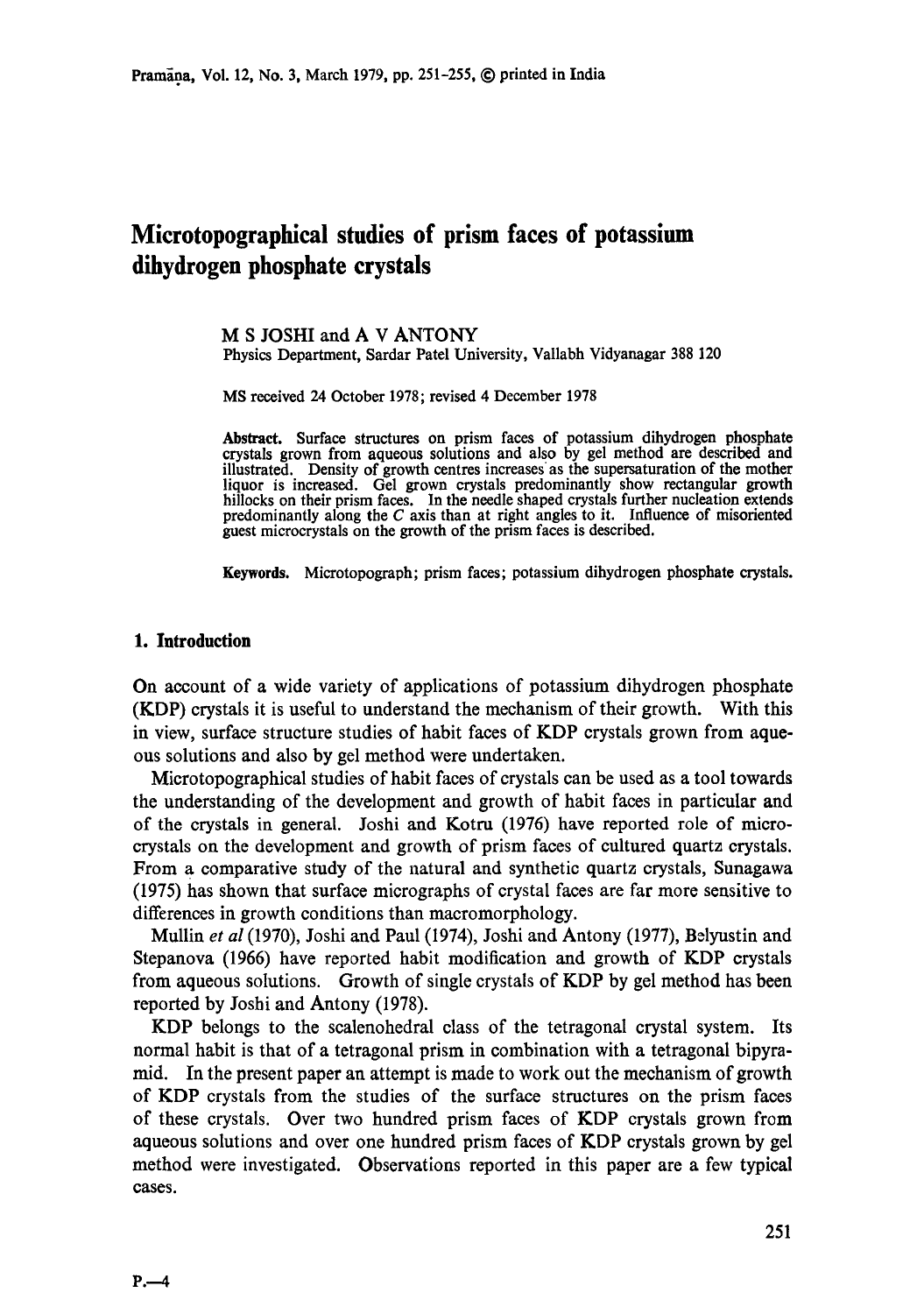## **2. Experimental**

The crystal surfaces were cleaned with alcohol and were then coated with silver films in a vacuum coating plant to enhance the contrast. These faces were then examined under a metallurgical microscope. Technique of light profile microscopy developed by Tolansky (1952) was used and hence it was verified that the features reported here are hillocks.

## **3. Observations and discussion**

## 3.1. *Crystals grown from aqueous solutions*

Surface structures were found to vary with supersaturation. At low supersaturation  $(10-15\%)$  most of the prism faces revealed the presence of polygonal growth pyramids. One typical case of such a pyramid is illustrated in a photomicrograph in figure 1. Growth fronts of layers composing the hillock are clearly visible. The summit of the pyramid acts as a growth centre, from which growth layers initiate and pile up. Prism faces of KDP crystals grown at supersaturations  $20-35\%$  are found to exhibit on them densely populated tiny growth hillocks. Here, the density of growth centres is higher than at low supersaturations and the neighbouring molehills intergrow.

It is interesting to note that prism faces of KDP crystals grown at even higher supersaturations (above  $40\%$ ) show the presence of microcrystals attached onto them. Most of these microerystals are found to be crystallographically oriented. At such high supersaturations of the mother liquor, secondary nucleation is possible. Nuclei formed on the surface may grow to form microcrystals. Thus at high supersaturations, a number of mieroerystals attached to the growing face will grow independently.

Misoriented tiny erystallites when get attached onto a growing prism face may influence the spreading of growth layers on the host face. Figure 2 is a photomierograph showing a microerystal attached to the host prism face of a KDP crystal. Growth seems to start around this crystal as is evidenced by a couple of growth layers around it.

## 3.2. *Crystals grown by gel method*

Prism faces of KDP crystals grown by gel method were found to be covered over by randomly distributed, but strictly oriented rectangular growth hillocks. The longer sides of the rectangular growth hillocks are either parallel or perpendicular to the C axis of the crystal. The hillocks are crowded in some regions and isolated in others. Invariably the centre of initiation of most of the hillocks is like an island on the main earlier growth hillock. Occasionally sides of such hillocks are found truncated. The intergrowth of the neighbouring hillocks leads to the formation of islands with regular boundaries as shown in figure 3.

Further, several cases Were observed in which the KDP crystals were found to grow in the form of long needles parallel to  $C$  axis. Later, when growth starts on the prism face of such a crystal the growth hillocks extend very much along the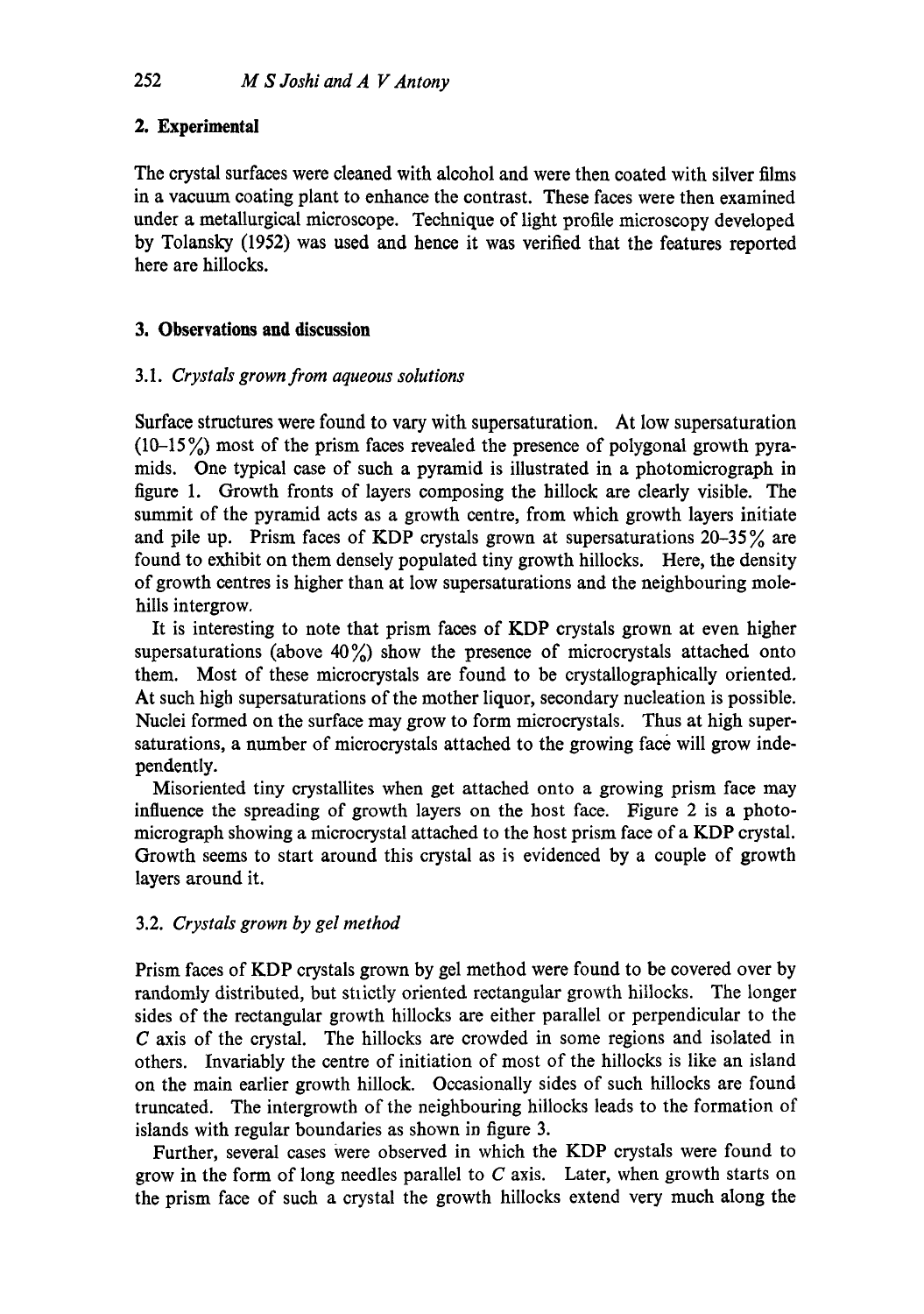



**Figures 1-3. 1. Polygonal growth pyramid ( x 150). 2. Growth around a misoriented**  microcrystal  $(\times 150)$ . 3. Islands with irregular boundaries  $(\times 100)$ .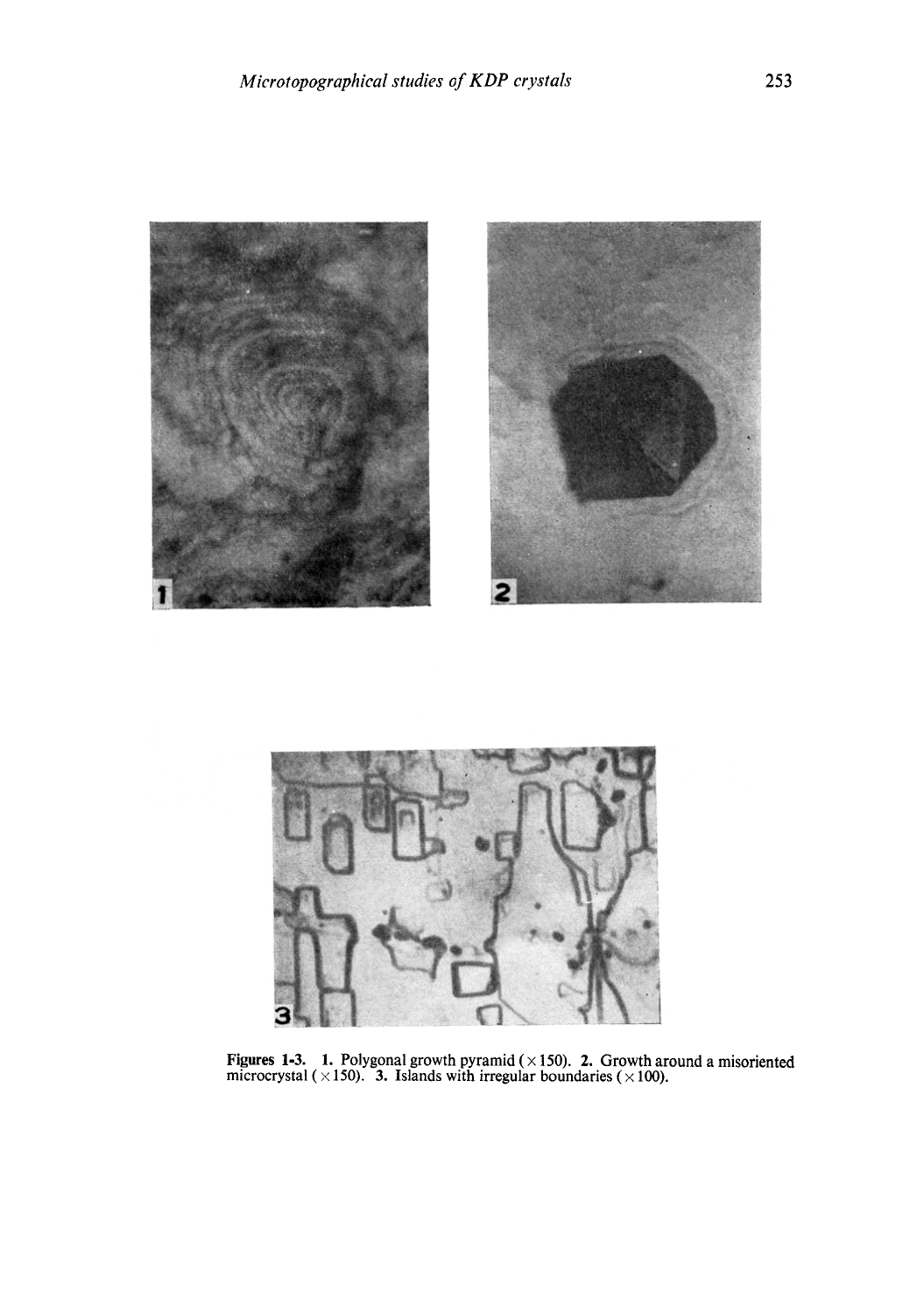

**Figures 4-6.** 4. Needle shaped growth hillocks on a needle shaped crystal ( $\times$ 100). 5. Curved growth layers on a tapered surface  $(\times 50)$ . 6. Growth layers initiated at a misoriented microcrystal  $(\times 175)$ .